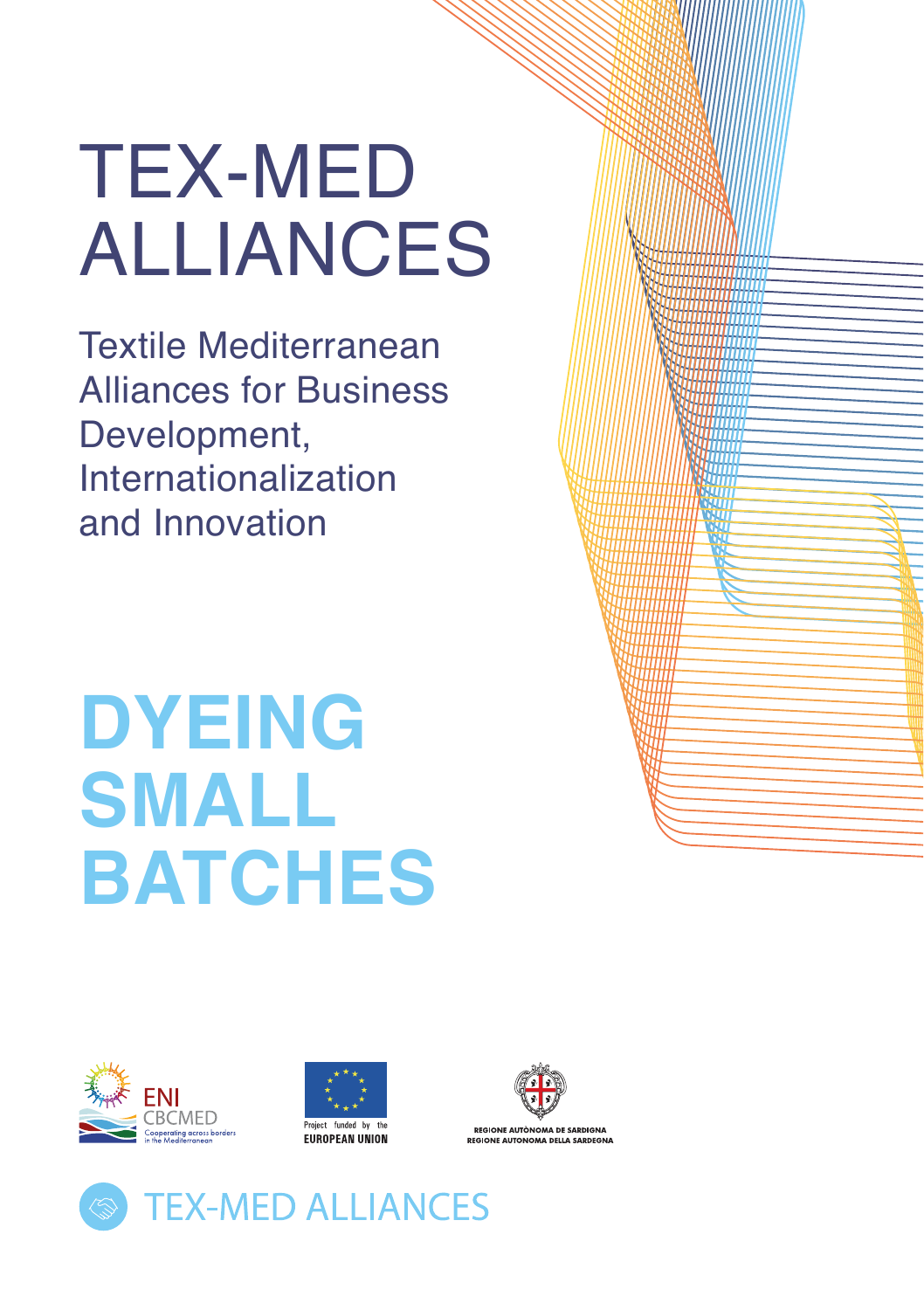**The Project TEX-MED ALLIANCES is launching four Framework Initiatives to help Mediterranean micro, small and medium enterprises (including start-ups) and other support organizations of the Textile and Clothing sector to recover after the Covid-19 emergency.** 

**The Initiatives will provide both consultancy services and financial resources for developing new business opportunities through Cross-Border Alliances among Mediterranean enterprises and other economic actors.**

**The Dyeing Small Batches Initiative** aims at helping micro and small enterprises in the dyeing and finishing phase of small quantities and small items or accessories, in order to improve the added value of their products.

All enterprises participating in the Initiative can personalize the colours and performances of their products by using new dyeing and finishing equipment that will be installed at CETTEX Technological Resource Centre in Monastir, and take advantage of the technical competences of the centre to develop new skills and master dying techniques. The use of equipment is free of charge for the companies participating in the Initiative.

The initiative has the final objective to upgrade knowledge in dyeing and finishing by developing a network of SMEs ("Alliances") that cooperate in this field and is complementary to the development and the finalization of the other project's Framework Initiatives.

**Click here for [more info >](http://www.enicbcmed.eu/projects/tex-med-alliances)>**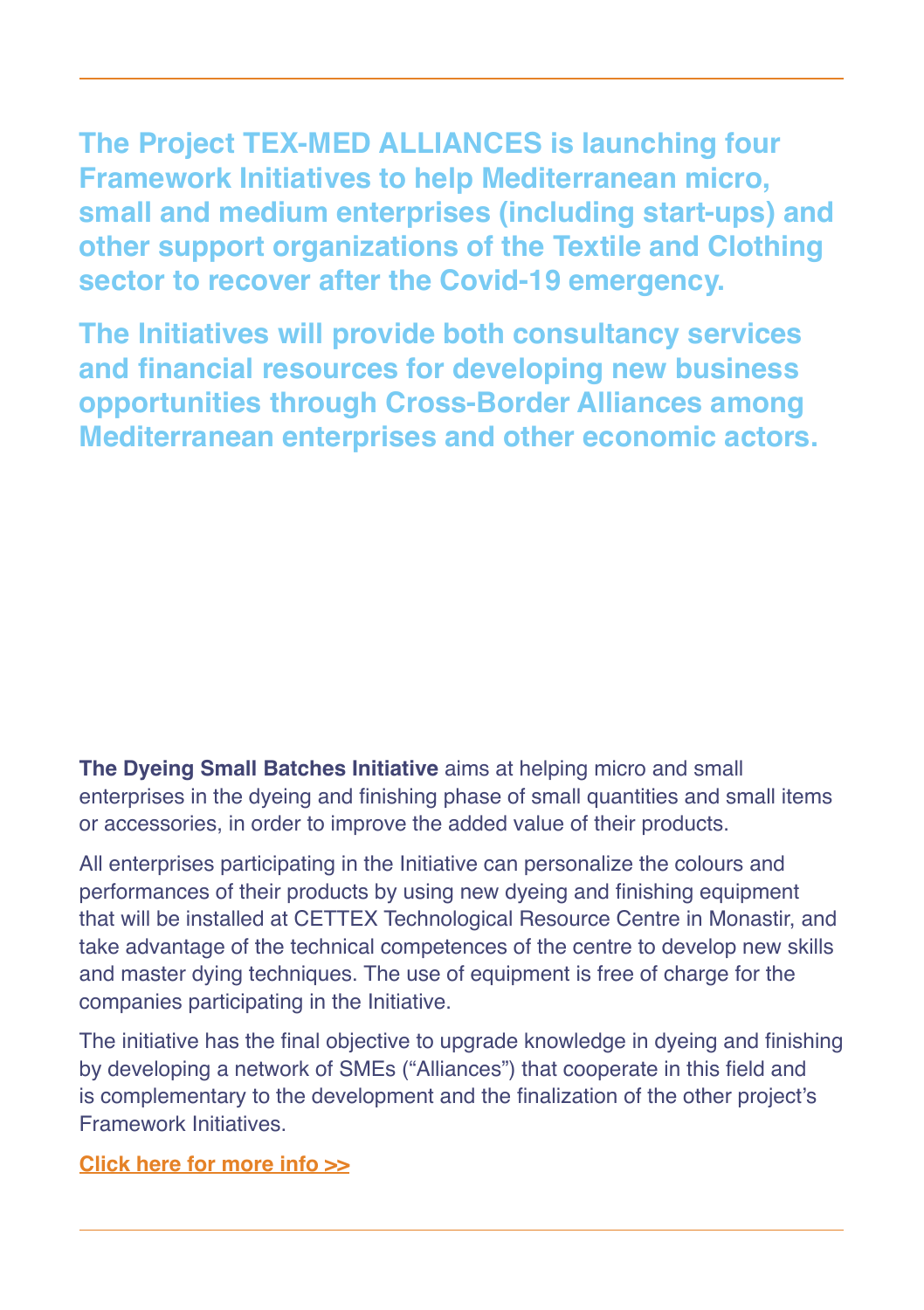## **STEPS TO FOLLOW**

The dyeing small batches equipment will be available to enterprises participating in the initiative during the first semester of 2021. After the selection of participants and a first provision of funds, the Initiative will be implemented from January 2021 to June 2022.

The final outcomes will be a network of Mediterranean micro-small and medium enterprises with upgraded and shared knowledge in dyeing and finishing.

## **I AM INTERESTED, HOW CAN I BENEFIT FROM THAT?**

Enterprises and other support organizations can apply for our initiatives starting from October 2020.

Applicants shall be legally established in one of the eligible regions of the countries involved in the TEX-MED ALLIANCES Project, i.e. Spain, Italy, Greece, Tunisia, Egypt, Palestine and Jordan. **[see more here](http://www.enicbcmed.eu/about-us/cooperation-area) >>**

Interested enterprises and other support organizations are asked to sign a Memorandum of Understanding for the participation to the Initiative. Also, they can apply for a grant of up to Euro 10.000 as contribution to selected costs, such as – among others – travel costs and dyeing consumables.

The call for sub-grants was launched at the end of September 2020 and the first deadline for the submission of sub-grant applications is 7th December 2020 CET. Depending on budget availability of this call for sub-grants, additional deadlines may be on: 8th February 2021, 17:00 CET or 12th April 2021, 17:00 CET.

**Click here for the dossier of the Cal[l >>](http://www.enicbcmed.eu/tex-med-alliances-offers-financial-support-foster-internationalization-circular-economy-and)**